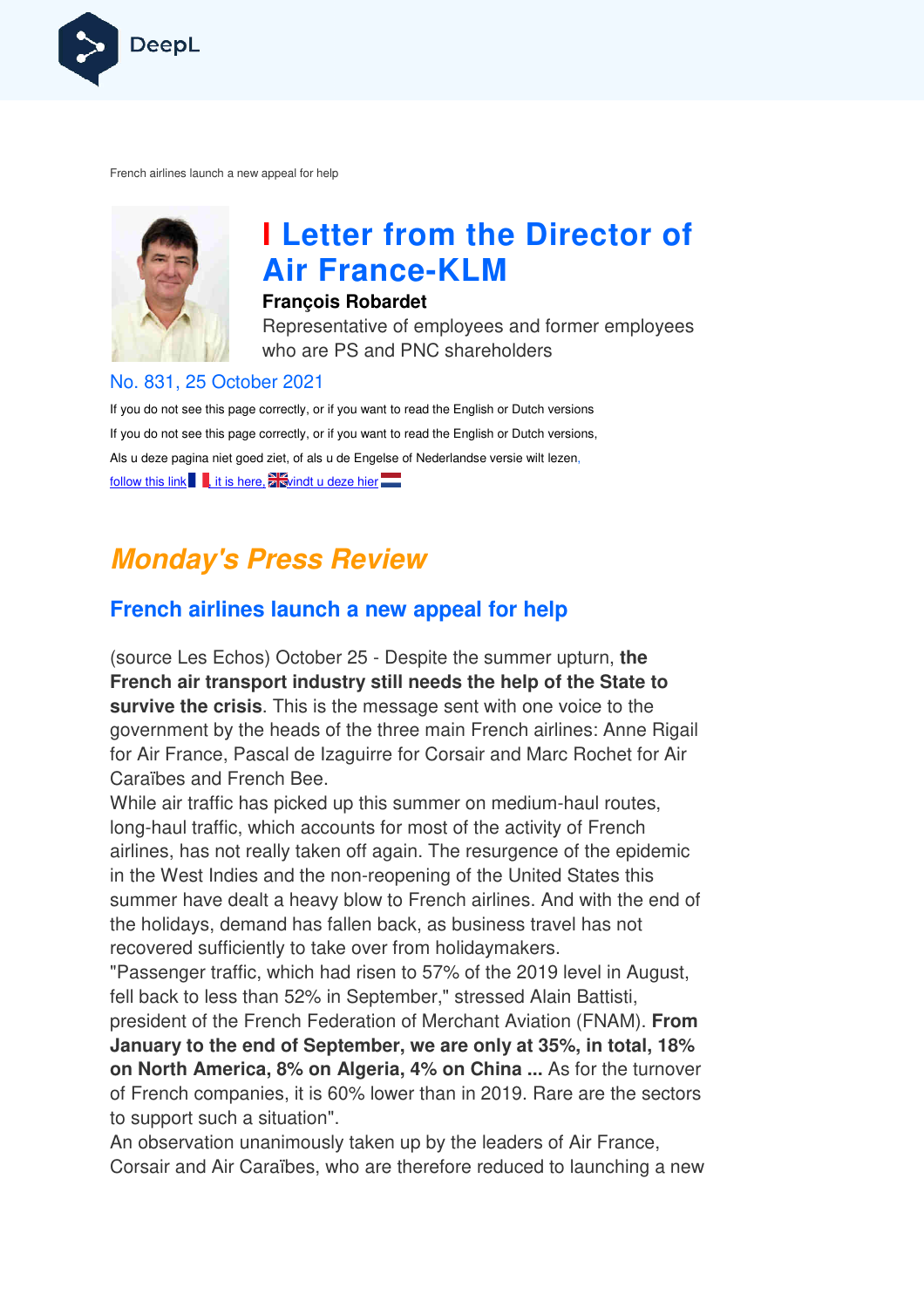collective appeal for help from the State. **The main thrust of these requests, sent to the government, is however to extend and refine the existing measures.** 

**At the top of the list is the aid for long-term partial activity (APLD) that the companies would like to see extended beyond 2022** and, above all, revalued to 70% of the gross salary (within the limit of 4.5 times the SMIC). This is to avoid having to lay off employees. The carriers also consider the €10 million ceiling set for the coverage of the fixed costs of companies to be too low. "For companies the size of ours, at least 50 million euros would be needed," says Corsair's boss. He and his colleagues also hope to be eligible for the future fund known as "closure", which is being developed by the Ministry of Finance, for companies that are victims of administrative closure. However, more than new financial aid, **the French companies expect above all that one does not increase their burden in the next months**, by requiring that they begin to refund the guaranteed loans and the exemptions of social charges. "We are arguing for a rescheduling of repayments from 2024," Pascal de Izaguirre said. In the same spirit, **the leaders of Air France, Corsair and Air Caraïbes are also worried about an all-out increase in air traffic control and airport fees**, which would seek to make up for the revenue lost during the crisis. "We have been told that there will be a 44.5% increase in en-route air traffic control fees in France, a 39% increase in approach fees in Paris, and a 27% increase in the provinces... It's unbearable," says the Corsair boss.

 "It would be a pity if the State, which has done a lot for air transport, were to sacrifice it", summarizes Alain Battisti. **All the more so as another colossal challenge is already looming on the horizon: that of decarbonization, "which implies considerable costs", warned the head of Air France**. "For a company like Air France, alternative fuels added to the costs of compensation programs [for CO2 emissions], will represent an additional cost of **several hundred million euros by 2030 and several billion in 2050, explains Anne Rigail**. The State will have to support us.

**My comment:** In 30 years, air transport has been confronted with many difficult situations: two wars in Iraq, the Asian currency crisis, bird flu, September 11, 2001, SARS (Severe Acute Respiratory Syndrome), the eruption of the Icelandic volcano Eyjafjöll, swine flu, the Ebola virus, the subprime crisis...

Until now, air transport has always shown resilience.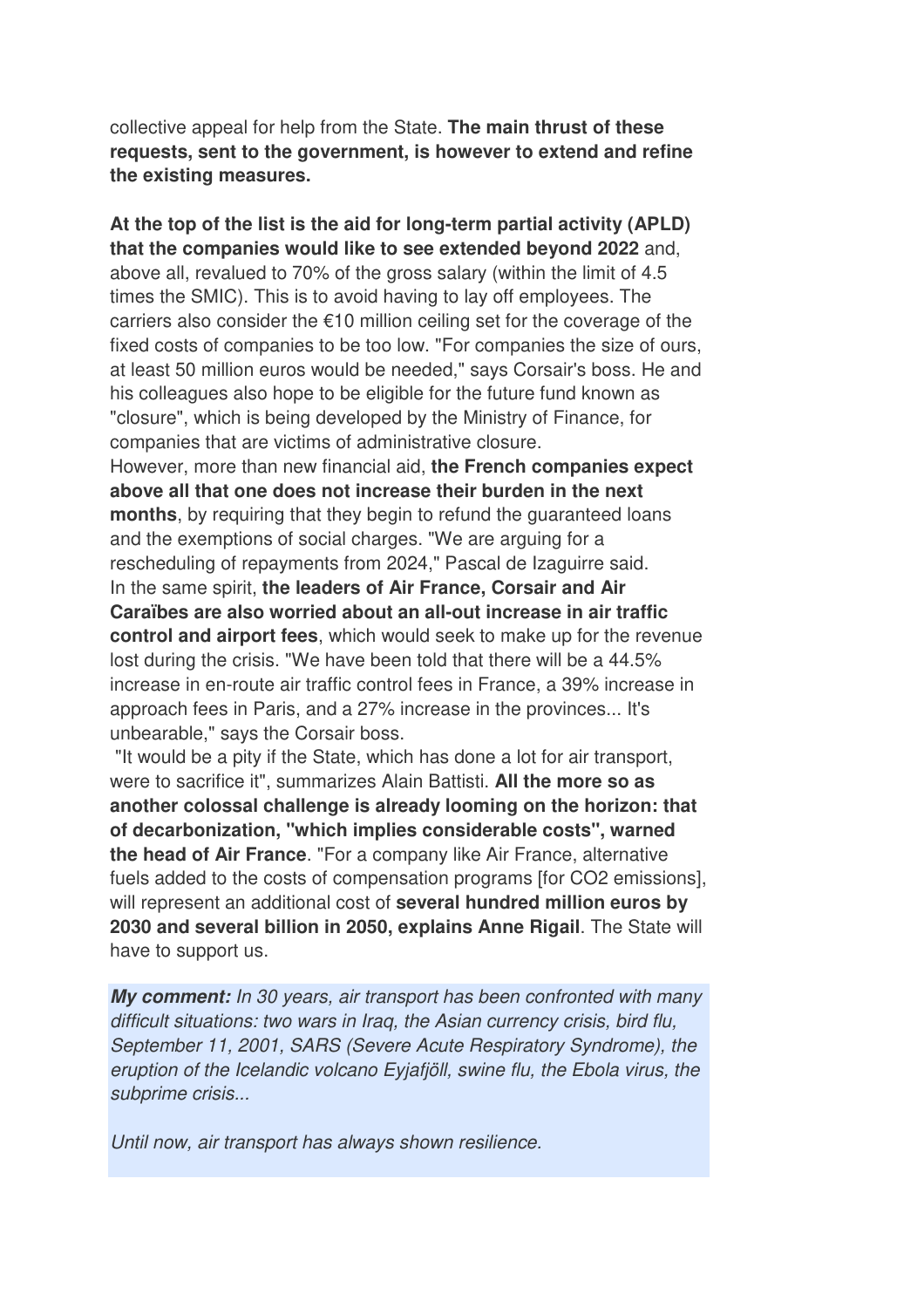But the current crisis is exceptional: because the outcome of the health crisis depends on the behaviour of the population in the face of the virus, because the crisis is exceptionally long and because of the expected reduction in the impact of air transport on global warming.

Should the current aid measures be extended? The answer from the heads of the main French airlines is clear: we must.

#### **> Montpellier Airport: "It will be possible to make a return trip to Paris during the day" says Transavia**

(source Midilibre) October 19 - **Transavia responds to MP Vignal's demand to maintain the Air France shuttle**.

The Transavia company did not appreciate the words of Patrick Vignal, MP, who mobilized many of his peers against the announced cancellation of the Hop! Air France shuttle between Montpellier and Paris, by sending a petition to the CEO, Benjamin Smith. As of 8 November, the subsidiary will take over and, a manager assures us, "the service will not be degraded".

**The parliamentarian's argument is based essentially on the attractiveness of the route for so-called business travellers, and this Transavia executive assures us that it will be possible "to make a return trip to Paris during the day**". Mentioning in particular a first departure at 6.45 am, for a return at 6.40 pm. This argument was dismissed by the MP: "That means that you have to leave the centre of Paris at 4 p.m.".

Transavia also refuses to consider that there will be fewer rotations with its planes, compared to Hop! "Let's **not forget that there was a pre-Covid and a post-Covid period. There are already far fewer planes in recent months." "Perhaps," intervenes Senator Jean-Pierre Grand, "but with the end of the crisis, the needs of business leaders will** increase **again.** 

The elected official had also questioned the CEO of Transavia this summer, Nathalie Stubler, asking her to ensure good quality of service, particularly on one point: "That the planes, at Orly, land 'on contact', that is to say in the halls, and not 'off', on the runway".

A subject, we are assured by Transavia, which is not the responsibility of the companies, but of Paris Airport. Jean-Pierre Grand, who signed the petition launched by Patrick Vignal, says he has had assurances from the CEO. But concludes with a: "The commissioning is close, we will quickly measure the situation".

**My comment:** If, as local politicians suggest, there is a real need for round trips between Montpellier and Orly, Transavia will have to meet it.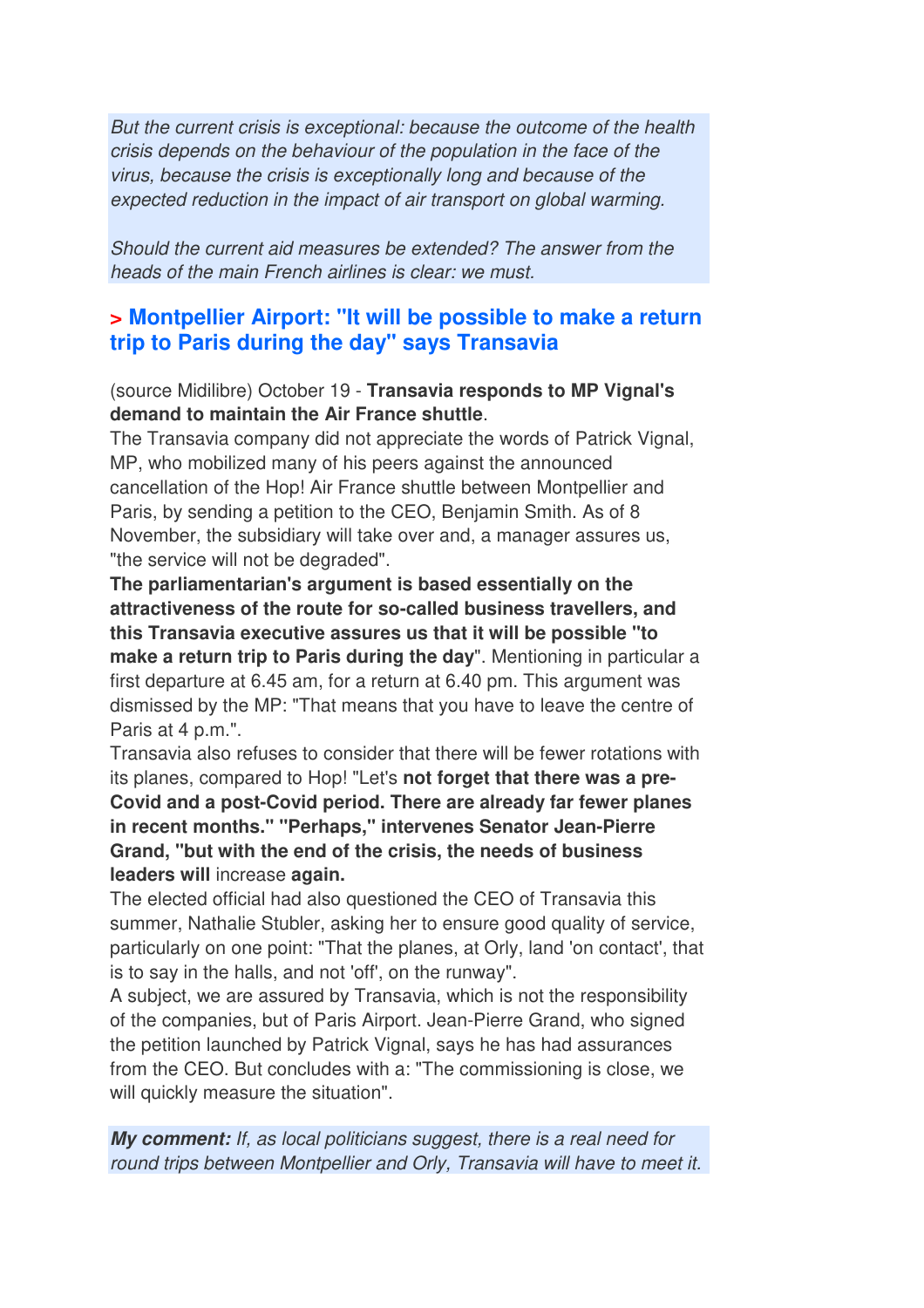If not, the low-cost airline of the Air France group will leave the place to easyJet, which already increases from four to twelve weekly rotations on this Orly-Montpellier route.

#### **AFI KLM E&M and Triumph finalize the creation of their joint venture xCelle Americas**

(source Le Journal de l'Aviation) October 21 - **AFI KLM E&M and Triumph finalized their joint venture project at** the MRO Europe show which started on October 20 in Amsterdam. **The new company, which will specialize in nacelle overhaul for new generation aircraft**, has been named xCelle Americas and will be headed by Philippe Martin de Beaucé.

The project to create xCelle dates back to 2019 and had already reached a major milestone last April when the final agreement - but still needing to be approved by the authorities - was signed between the two partners. On that occasion, they had already announced the scope of the company and the choice of Triumph's repair site in Hot Springs, Arkansas, as the base of its activities.

**xCelle Americas will be able to work on Boeing 787 and 737 MAX nacelles, as well as Airbus A320neo and A350 nacelles**. It is targeting operators of these aircraft in North and South America. For the Dreamliner, repairs will be carried out under the license granted to Air France by Rohr (a Collins Aerspace subsidiary).

(...)

The two partners also reiterated that xCelle was a first step in a strategic partnership that is now being expanded.

#### **> Why Corsair is setting foot in Bordeaux to serve Guadeloupe**

(source La Tribune) October 21 - The turbulence of the health crisis has been particularly marked for the company **Corsair** which **finally changed hands last January before refocusing on a handful of destinations: Martinique, Guadeloupe, Reunion, Mauritius, Ivory Coast and Canada**. The company, which is celebrating its 40th anniversary, is still managed by Pascal de Izaguirre but its shareholding is now made up of some twenty investors, mainly present in the French overseas departments, mixing both private players and overseas territorial authorities. And Corsair, which employs 970 people against about 1,200 before the crisis, now wants to move forward. "The crisis is not yet over but we have decided to maintain our course of development of our network and modernization of our fleet," explains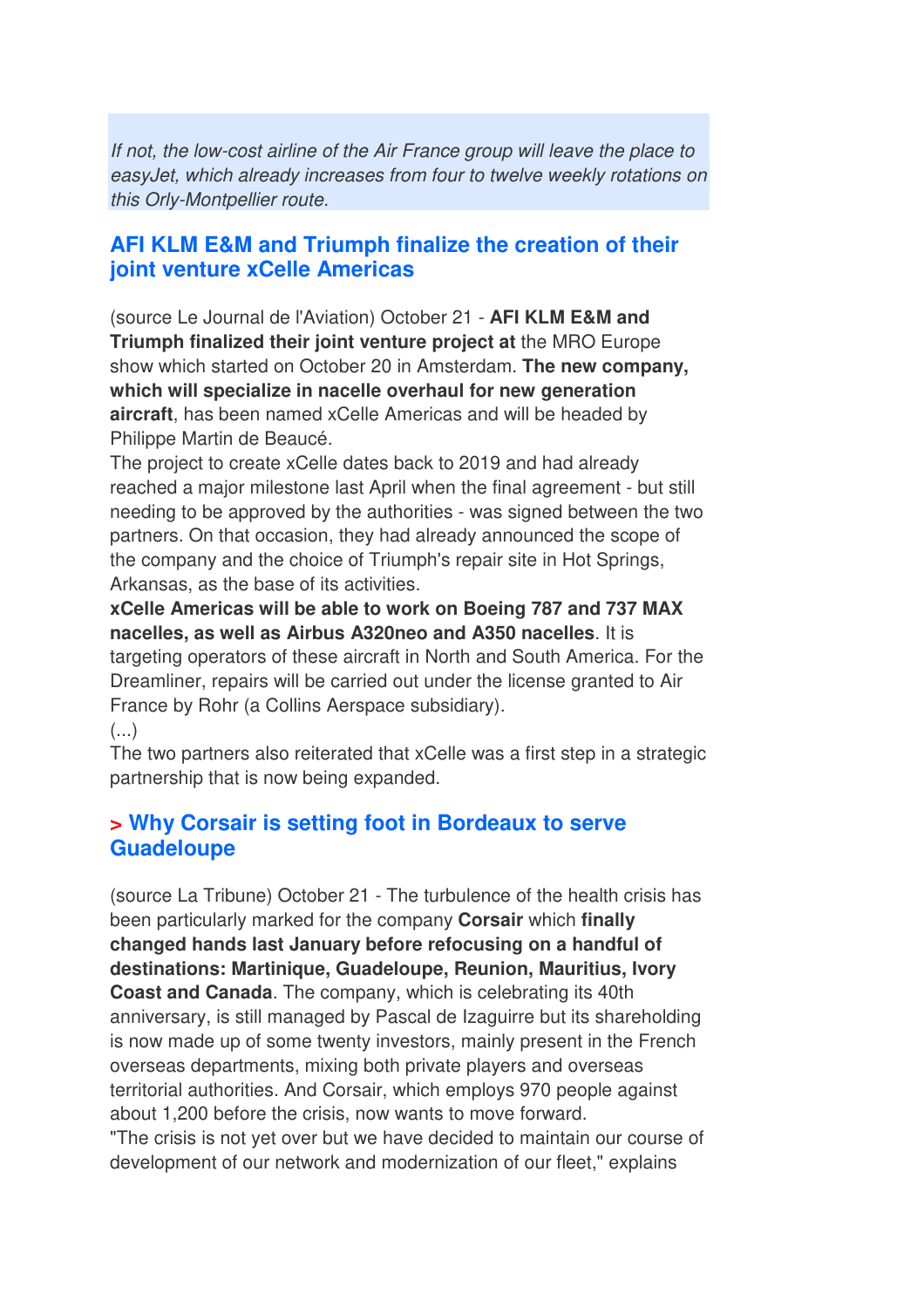Pascal de Izaguirre. This October 21, he is in Bordeaux to announce a new weekly direct route between Bordeaux-Mérignac and Point-à-Pitre, in Guadeloupe, from December 17, 2021 and until May 1, 2022. A launch that is part of a series of reopenings and new routes operated by Corsair from Paris (Mauritius, Dominican Republic, Abidjan and Montreal) but also from provincial airports: Lyon-Marseille-La Réunion-Maurice since June 21; Nantes-Fort-de-France on December 7, Lyon-Point-à-Pitre on December 17 and Bordeaux-Point-à-Pitre on December 19.

"We are carrying out an ambitious programme from the provinces because this is a market that is not occupied and not satisfied today. And the booking dynamics seem to show the relevance of these flights since we observe higher booking rates than routes departing from Paris! For example, we already have a load factor of over 50% for Bordeaux-Point-à-Pitre", explains Pascal de Izaguirre.  $\left( \ldots \right)$ 

**The weekly flights operated on Sundays to Guadeloupe will in fact be Paris-Bordeaux-Point-à-Pitre** since Corsair's only metropolitan base remains at Paris Orly. Combined options with the TGV to reach Orly by train are also proposed for the outward and return journey to allow more flexibility in dates. For its part, **Bordeaux-Mérignac airport, which has** just inaugurated its new international pier, welcomes **this first route opened by Corsair**, which will increase its offer. "With this type of direct destination, **we hope to reach a fairly large clientele from the whole region, and even from Nantes and Toulouse**", stresses Jean-Luc Poiroux, the airport's development director, while the company Chalair has just announced the reopening of the Bordeaux-Montpellier route with four weekly flights.

(...)

**My comment:** For several months, Air France has decided to increase the number of its flights between the DOM and the mainland.

It is undoubtedly to face this new competition that Corsair reacts by opening routes from major provincial cities.

Success is not guaranteed, since it depends on Parisian customers agreeing to go via Bordeaux to get to Guadeloupe.

### **737 MAX: Former Boeing test pilot charged with fraud**

(source Les Echos) Oct. 15 - U.S. justice officials are still trying to get to the bottom of the two Boeing 737 MAX crashes that killed 346 people in 2018 and 2019. **A former Boeing test pilot was indicted Thursday,**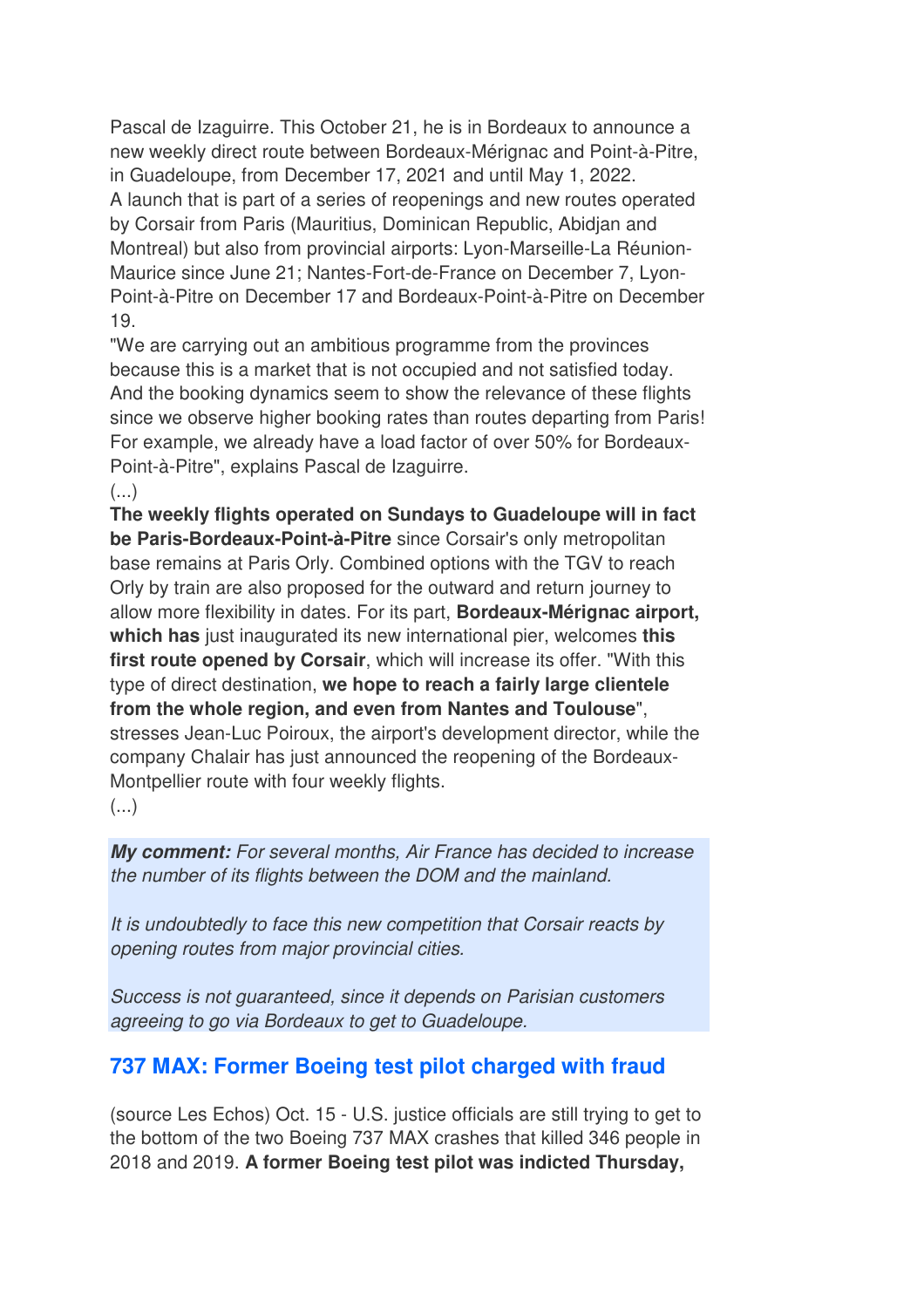#### **accused of misleading the U.S. aviation regulator during the 737 MAX certification process.** A malfunction in the plane's anti-stall system caused the two crashes and grounded all planes of the model for nearly two years.

According to the Justice Department, Mark Forkner "provided the agency with false, inaccurate, and incomplete information about a new part of the Boeing 737 MAX's flight control system," the MCAS, the antistall software that is supposed to prevent the plane from going into a dive.

**Boeing has already acknowledged its responsibility in the manipulation of the authorities and agreed in January to pay more than 2.5 billion dollars to settle certain lawsuits**. At the time, the aviation giant acknowledged that two of its employees had misled the regulator, the FAA. The former pilot is the first individual to be personally prosecuted in the case.

**According to the prosecution's documents, the manager** had discovered in 2016 a major change made to the MCAS. In a message to a colleague revealed in 2019, he had said, among other things, that the software made the plane difficult to fly in a simulator. But he

**deliberately chose not to share that information with the FAA**, which had led the regulator to not require specific pilot training and not include any reference to MCAS in training materials.

"Basically, it means I lied to the regulators (without knowing it)," Mark Forkner wrote to his colleague at the time. **Forkner also boasted that he was able to deceive his FAA counterparts in order to obtain certification for the MCAS stall protection system.** Forkner was formally indicted by a grand jury in Texas on two counts of fraud involving aircraft parts and four counts of electronic communication fraud. If convicted, he could face up to 100 years in prison.

**My comment:** In 2006, Boeing decided to replace its old B737 with a plane (code name Boeing Y1) inspired by the B787.

But when Airbus announced the arrival of its A320neo, Boeing was taken by surprise.

The US manufacturer decided to stop its project and modify the B737 by installing a new, more fuel-efficient engine. For technical reasons, Boeing was forced to install a "patch" computer system, the MCAS (the anti-stall system).

By withholding information from the FAA, did the test pilot act on his own?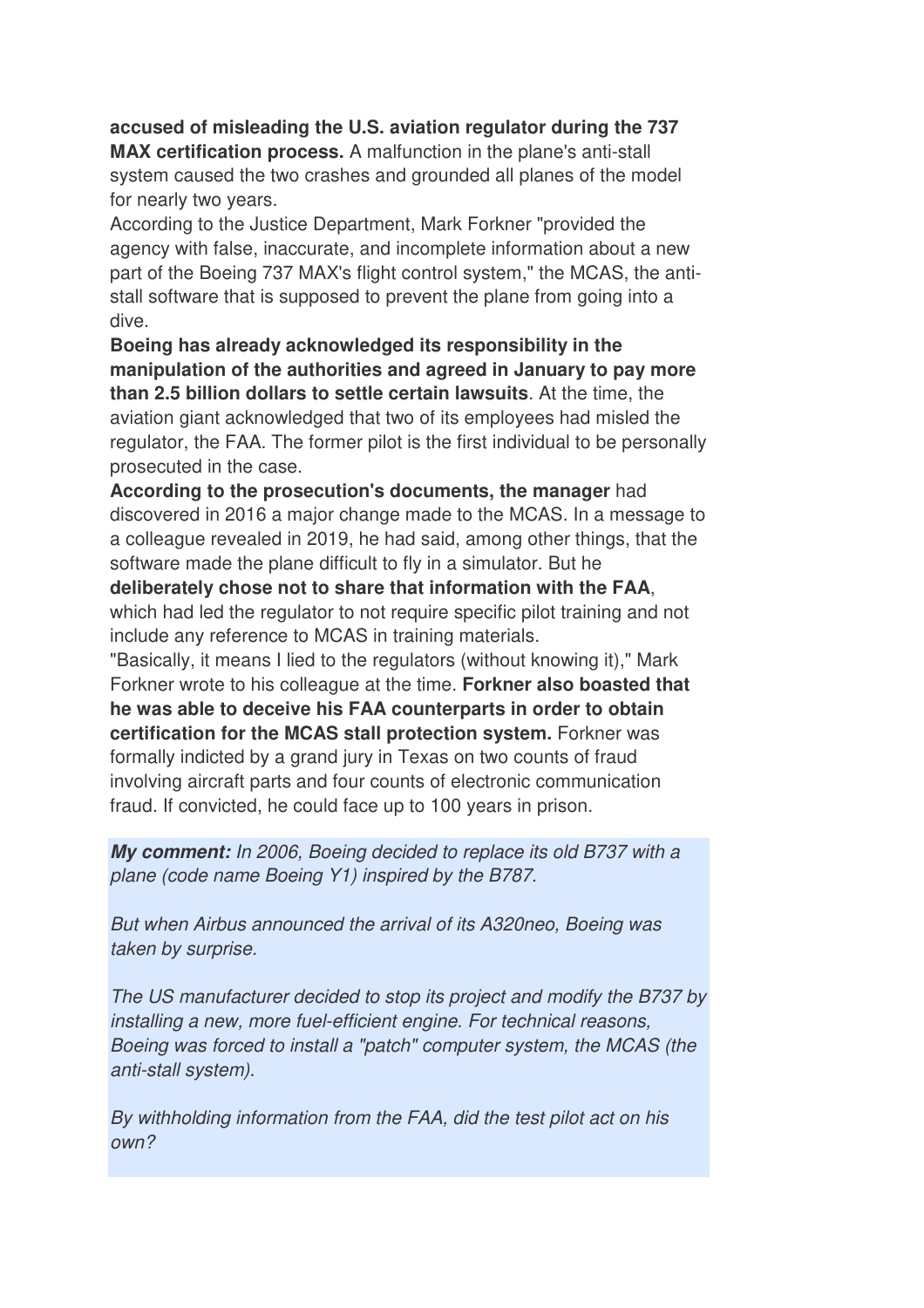Did Boeing decide to minimize the difficulties associated with the use of this new system in order to avoid additional pilot training costs for its airline customers?

It will be up to the courts to decide. Already, voices have been raised in the United States, saying that the accused pilot was mainly a scapegoat.

#### **Germany: bankruptcy for Frankfurt-Hahn airport**

(source Air Journal) October 20 - The German airport of Frankfurt-Hahn (HNN) has filed for bankruptcy, a victim of the Covid-19 pandemic which has brought air transport to a halt, including the low-cost airlines it used to host. Some 2,000 employees work there directly

**The court in Bad Kreuznach announced** on 19 October 2021 that **the platform located halfway between Frankfurt and Luxembourg, which currently hosts four airlines: Ryanair (34 routes including 4 to Morocco), Wizz Air (10), FyOne (4) and Air Serbia (1),** plus cargo carriers, **would file for bankruptcy.** The Chinese group HNA, which owns 82.5% of the complex, has requested "the opening of a collective procedure" according to the court, a law firm having been appointed to administer the airport during the procedure.

Opened in 1993 on a former US base by the Rhineland-Palatinate region (which still holds 17.5%) and acquired in 2017 by HNA, Hahn airport specialises in cheap flights: it presents itself online as "the first low-cost airport in Germany". **In 2019, it had attracted nearly 1.5 million passengers**, but due to the health crisis lost about 70% of its traffic in 2020; its cargo traffic represents about 170,000 tons per year. **However, Hahn remained in the shadow of its rival 120 km away, Frankfurt airport and its 70 million passengers per year - and which eventually attracted Ryanair.** The company has long suffered from financial instability, going into debt and relying on government subsidies to remain solvent. Chief operating officer Christoph Goetzmann recently said losses were expected in 2020 as Hahn Airport did not use government aid or cut employee hours during the pandemic; he was aiming for a return to profitability in 2024.

**My comment:** Be careful not to confuse the small airport of Frankfurt-Hahn (code HNN) with Frankfurt-Rhein/Main (code FRA), the largest German airport.

What happens at this airport could happen at other small European airports. Many of them are located within two hours or even an hour's drive of major airports.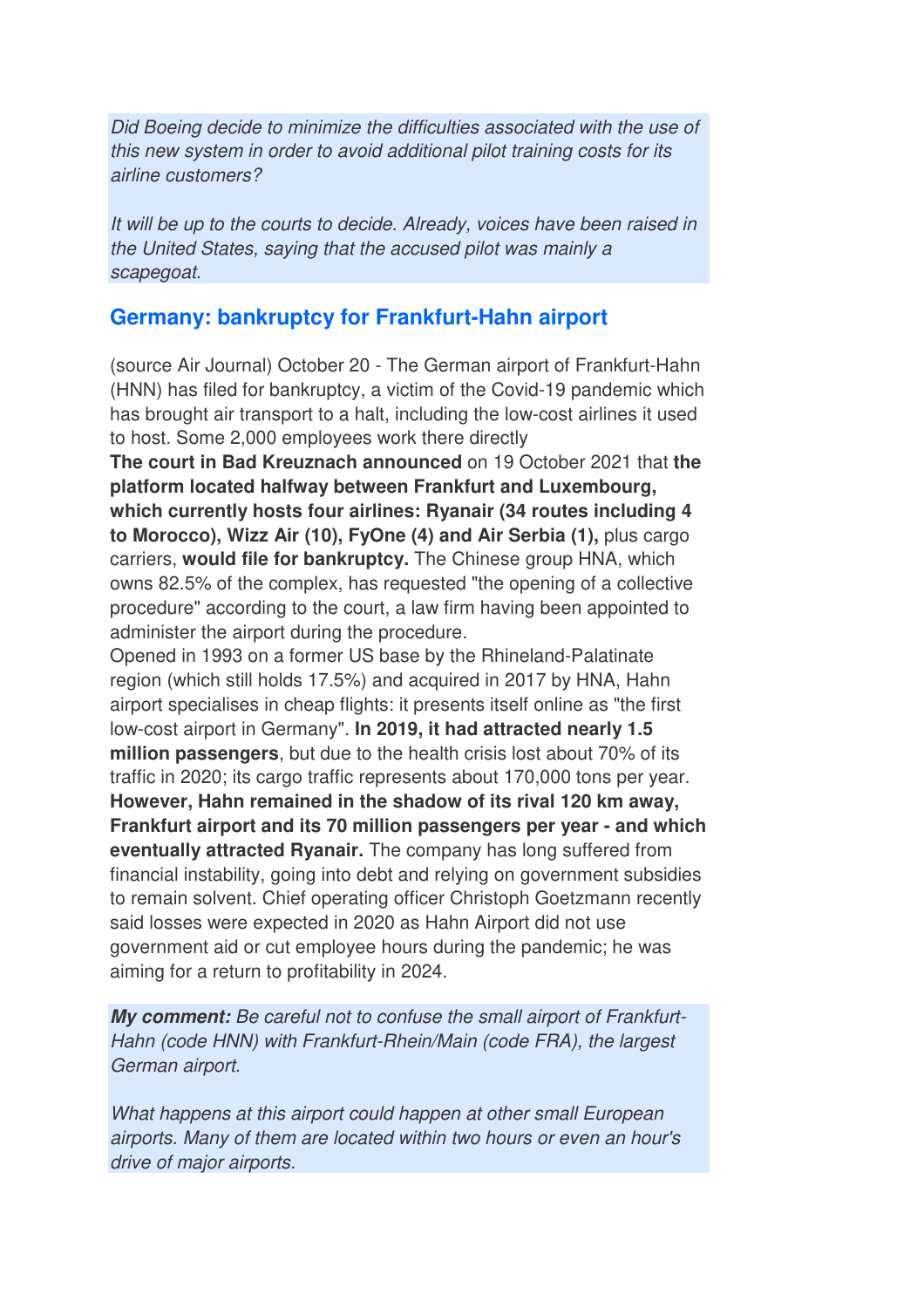For example, no less than seven international airports (Strasbourg, Karlsruhe/Baden-Baden, Basel/Mulhouse, Zurich, Munich, Frankfurt, Stuttgart) are located within two hours of Strasbourg.

This situation is repeated almost everywhere, especially in France. For the record, the late Notre Dame des Landes airport was intended to replace most of the airports in western France.

## **> French airports face the wall of security costs**

(source Les Echos) October 19 - The end of the crisis looks particularly long and difficult for French airports. Not only has the government not granted them the same aid as the airlines, but they are now forced to take on expenses that are theoretically the responsibility of the State, even if it means going further into debt.

At the heart of the problem is a French specificity: **France is the only country in Europe to make passengers bear the cost of safety and security measures via the airport tax**. That is, baggage and passenger screening, as well as firefighters and their equipment. But with the unprecedented drop in traffic, these fixed costs were no longer covered by the revenues. So much so that **in 2020, the State had to grant an advance of 300 million euros to all the airports, so that they could continue to ensure these controls**.

It was only an advance... As of 2021, the problem of financing safety and security controls arose again. "**For 2021, the amount of the advance of 250 million euros will not be enough to cover the expenses**, explains Thomas Juin, the president of the Union of French airports. It would be €100 million short and no additional amount has been provided for in the rectifying finance law."

In its projections for 2021, the Directorate of Civil Aviation would indeed have overestimated the recovery of traffic.

 $(\ldots)$ 

The problem should arise again **in 2022, with a deficit that could still reach 180 million and a sum to be reimbursed that will only have increased**. From 2024, airports will have to start repaying, from the airport tax, the advances collected since 2020," worries the president of the UAF. The total should be close to one billion euros, or as much as the annual amount of security expenses. Even if a smoothing of the refunds is planned, this would imply a considerable increase in airport taxes, to the detriment of their attractiveness."  $(\ldots)$ 

**The 2022 finance bill would already raise the airport tax ceiling from €14 to €15 per flight. But French regional airports are already**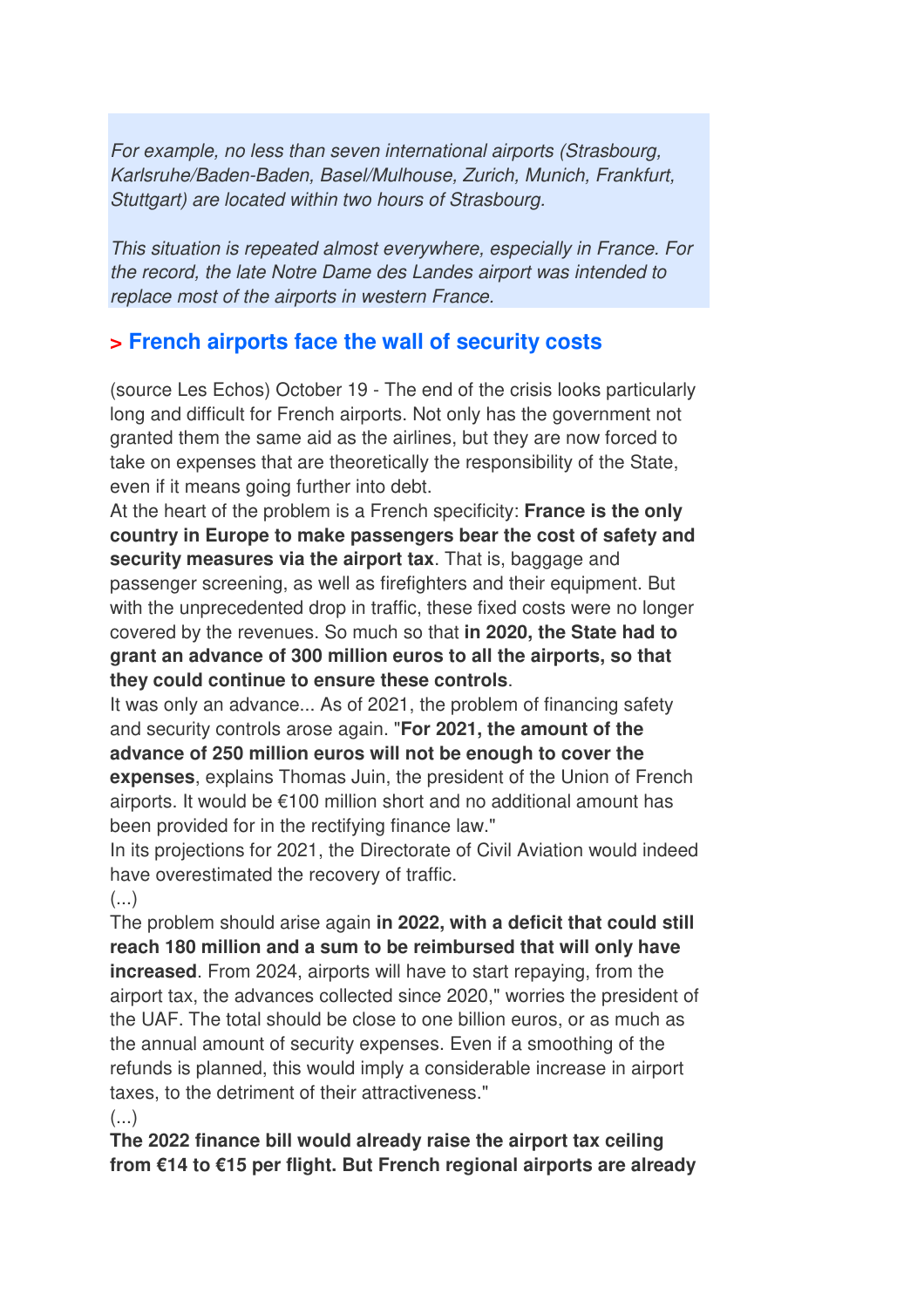**among the most expensive in Europe**. According to the DGAC observatory, the "touchdown costs" in French regional airports, paid by airlines, are on average twice as high as in Spain and Portugal (31.50 euros against 15 euros in Spain) and 35% higher than in Italy. Tourist destinations with which French airports are in competition when it comes to attracting or bringing back low-cost airlines. "**An increase in taxation, at a time when airports are fighting to bring back airlines by lowering their prices, would be a real contradiction in terms**," says Thomas Juin. We need to get out of this problem by returning to a sharing of security costs and converting all or part of the advances into direct subsidies to airports.

(...)

**My comment:** It's a sea serpent: for years, French airlines and airports have been asking successive governments to assume, like everywhere else in Europe, the financing of the regalian security missions carried out by airports.

## **End of the press review**

#### **> Advice for employees and former employees who are shareholders**

You will find on my navigaction site the modalities of access to the sites of the managers.

To avoid forgetting to change your contact details each time you change your postal address, **I advise you to enter a personal e-mail address**. It will be used for all correspondence with the management bodies.

Keep all the documents relating to your Air France-KLM shares in one place: all the letters you receive from the various managers, Natixis, Société Générale, and your personal financial institution if you bought your shares through it.

#### **> My comments on the Air France-KLM share price trend**

**Air France-KLM shares** closed at **3.88 euros** on Monday 25 October. **It is down sharply this week by -6.08%.** 

Before the coronavirus epidemic, Air France-KLM shares were at 9.93 euros.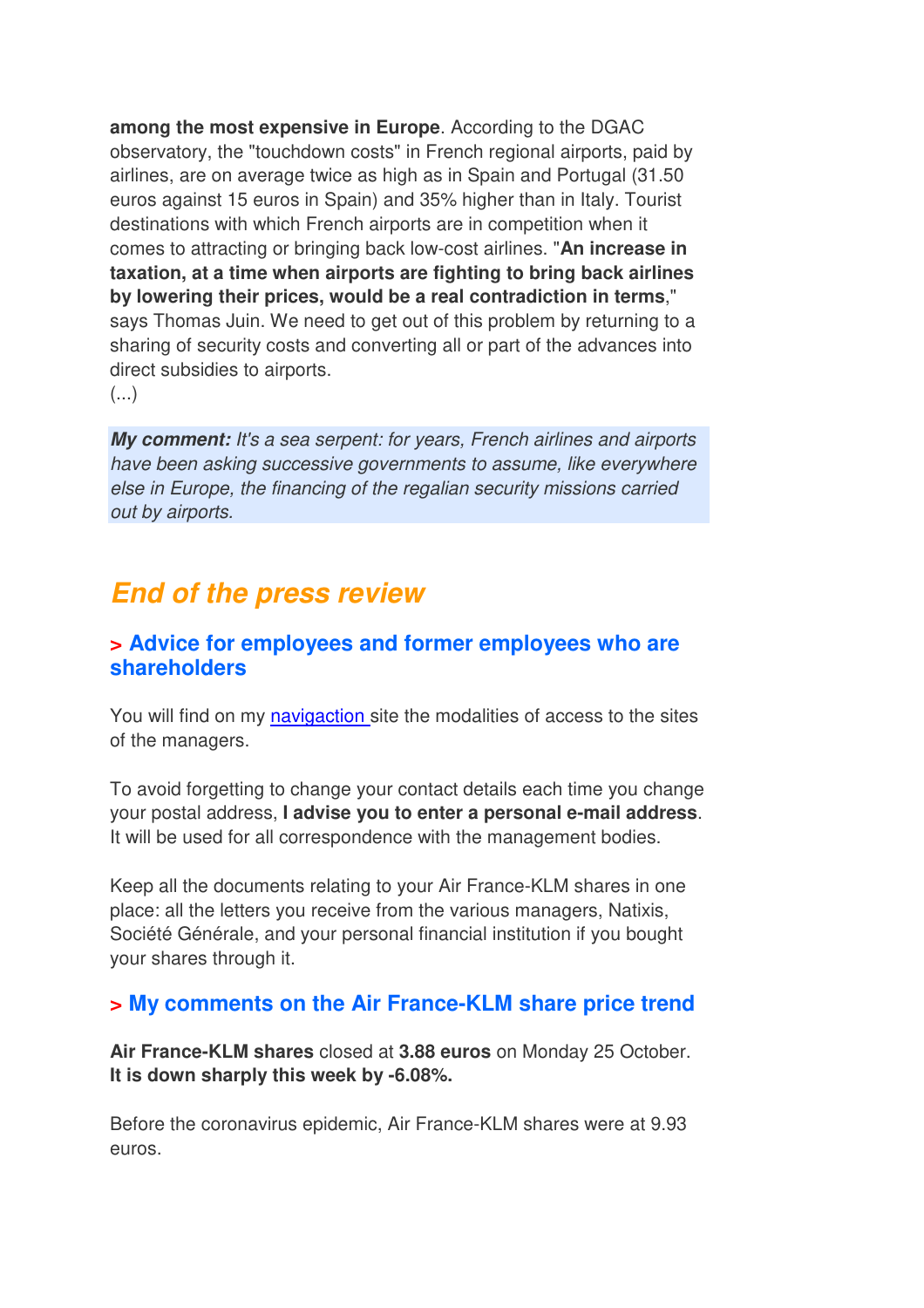**The average (consensus) analyst price for AF-KLM shares is 3.24 euros**. The highest price target is 5.5 euros, the lowest 1 euro. You can find the details of the analysts' consensus on my blog. I do not take into account the opinions of analysts prior to the beginning of the health crisis.

#### **Brent crude oil** (North Sea) is **up slightly, by \$1, to \$86. This is the tenth week in a row that it has risen, from \$69 to \$86 since August.**

At the end of October 2020, it was at a low of \$37.

**At \$86, Brent has reached a price not seen since 2014**, supported by supply disruptions and underlying demand. Natural gas prices continue to rise to their highest level in at least seven years. Investors seem to feel that hydrocarbon producers have cut back too much during the pandemic so that demand pressure is unbalancing the market.

#### **This indicative information does not constitute an invitation to sell or a solicitation to buy Air France-KLM shares.**

You can react to this press review or send me any information or thoughts that will help me better carry out my duties as a director of the Air France-KLM group.

### **You can ask me, by return, any question relating to the Air France-KLM group or to employee share ownership...**

See you soon.

To find the last press reviews of Monday, it is here

#### **If you like this press review, please pass it on.**

New readers will be able to receive it by giving me the email address of their choice.

# **| François Robardet**

**Director of Air France-KLM representing employees and former employees who are PNC and PS shareholders. You can find me on my twitter account @FrRobardet**